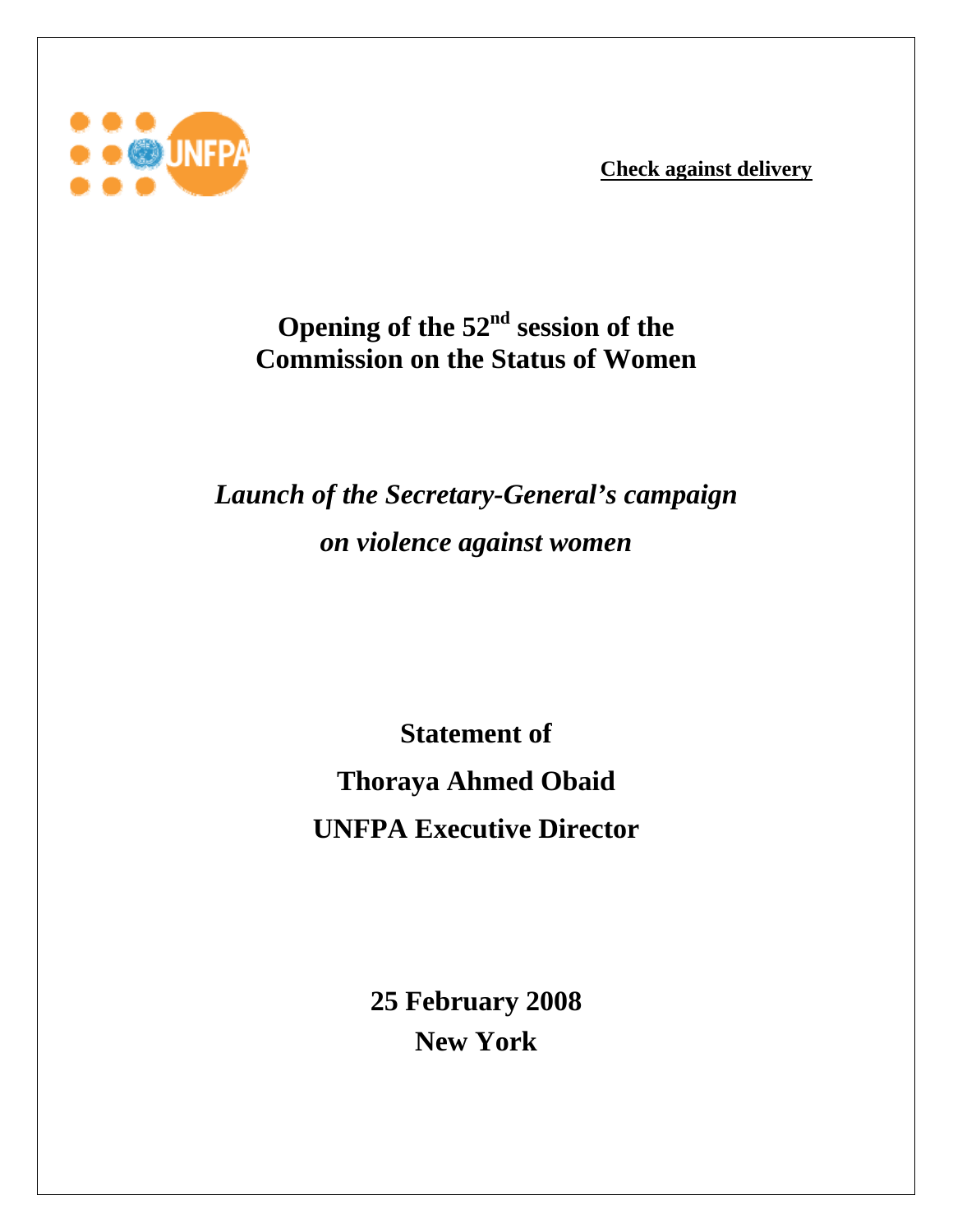Mr. Secretary-General, Mr. Chairman, Honourable Ministers, Distinguished Delegates, Ladies and Gentlemen,

It is an honour to join you today for the launch of your campaign, Mr. Secretary-General, to end violence against women. And I am honoured to be speaking on behalf of the UN system. This campaign represents the recognition at the highest level that eliminating violence against women is a priority for the world today.

Women and girls are at risk of violence when carrying out essential daily activities – within their homes, or while walking, taking public transport to work, collecting water or firewood. Demanding the end of violence against women is not about demanding exceptional treatment. It is simply about letting women live in dignity.

The Millennium Development Goals will not be met unless greater attention and resources are devoted to women's empowerment, gender equality, and ending violence against women and girls.

By respecting women's rights and empowering women, we can enrich families, communities and nations. As we fight to eradicate extreme poverty and hunger, we must preserve and nurture the human potential of every individual. It is clear that we cannot make poverty history unless we make violence against women history.

This is also true for our health development goals. The health consequences of violence against women are often severe and long-lasting. Violence against women and girls increases the spread of HIV. It also increases maternal and child mortality.

We must pay particular attention to the most vulnerable women of all – to those women living in extreme poverty, in conflict situations and unstable environments. Collectively, we have the responsibility and capacity to tackle this problem.

For millions of women and girls around the world, their visit to a health facility is the only opportunity to get the services and support they need to begin to heal. We must continue our efforts to make public health services available to all women.

Eliminating violence against women also helps us achieve universal primary education. Education enhances knowledge, opportunity, and the enjoyment of life. It must be a priority focus. When women are educated, their health improves, the survival of their children improves, and society improves.

Mr. Chairman,

Violence against women is linked to gender inequalities. By intention or effect, it serves to perpetuate male power and control.